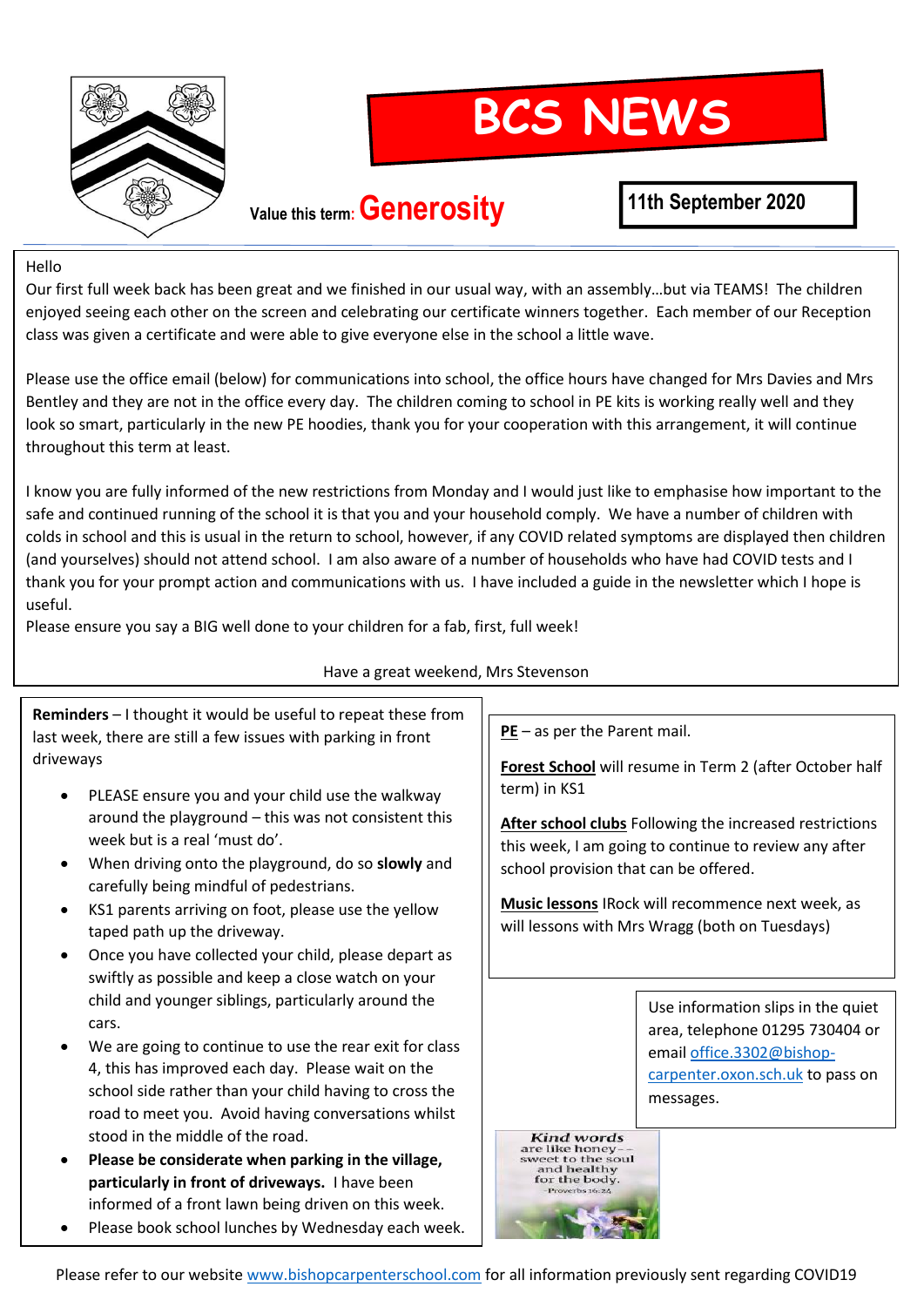| <b>Stars of the Week</b>             |                   |              |                 |               |
|--------------------------------------|-------------------|--------------|-----------------|---------------|
| <b>Creativity in their learning:</b> | Lily G Blake Rose |              | Vivacity        |               |
|                                      | Maud              | <b>Belle</b> | Alfie J Caitlin |               |
| <b>BCS - Values</b>                  | Willow            |              | Lily M          | <b>Amelie</b> |
|                                      | <b>Beatrice</b>   |              | Aidan           | Lexie W       |

Our Reception children have enjoyed the work around our whole school text 'Here We Are!'





Fantastic to see some of our 'old' Year 6s looking smart and happy as Warriner Year 7s!